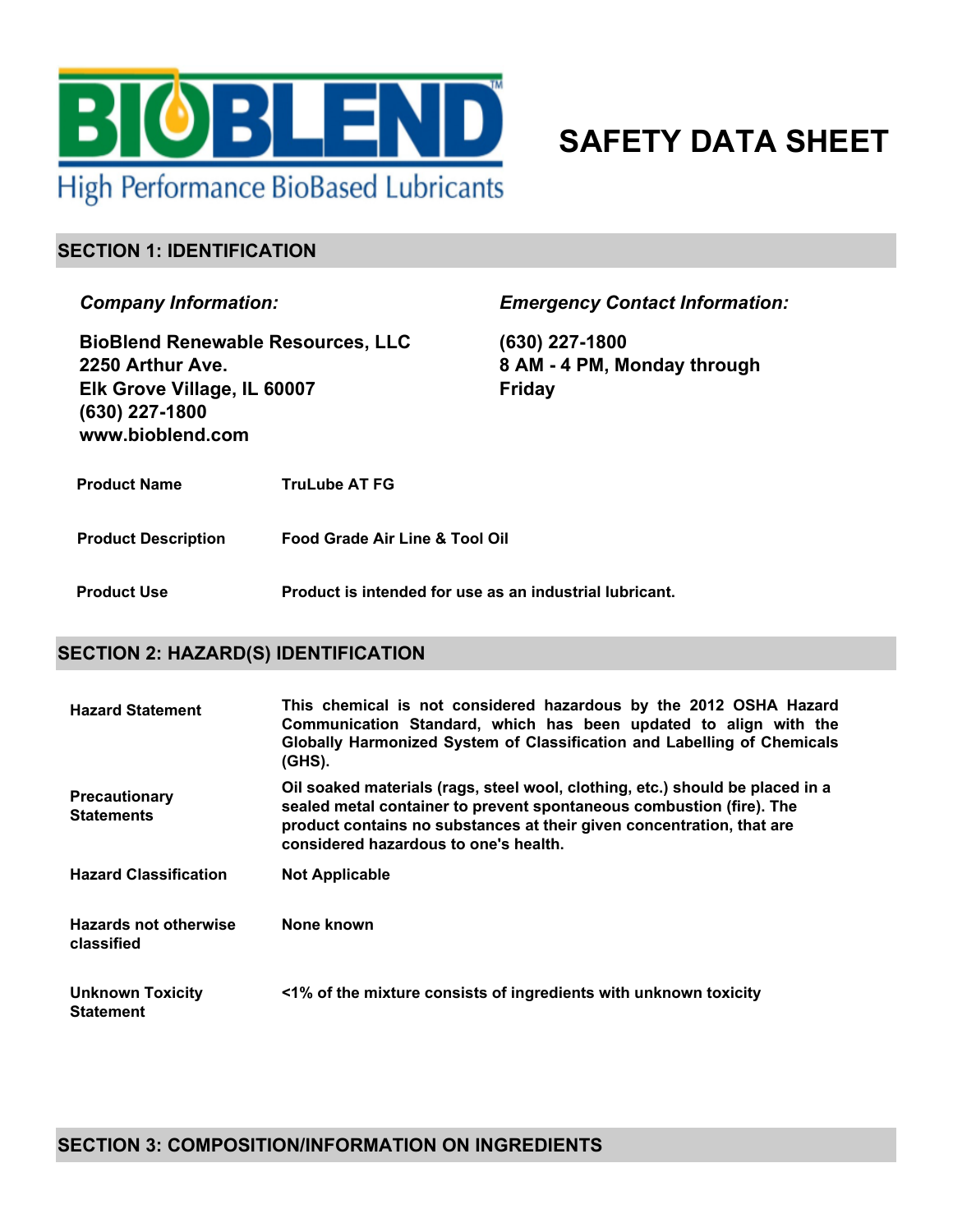| <b>Components</b>   | CAS No.        | Weight % |
|---------------------|----------------|----------|
| White Mineral Oil   | 8042-47-5      | 90-100%  |
| Performance Package | <b>MIXTURE</b> | 1-10%    |

**The exact percentage (concentration) of composition has been withheld as a trade secret. If CAS number is indicated as "PROPRIETARY" or "MIXTURE", information has been withheld as a trade secret.**

#### **SECTION 4: FIRST AID MEASURES**

| <b>First Aid - Inhalation</b>                                             | Move to fresh air and seek medical advice/attention if irritation develops.<br>Artificial respiration and/or oxygen may be necessary.                                                                           |
|---------------------------------------------------------------------------|-----------------------------------------------------------------------------------------------------------------------------------------------------------------------------------------------------------------|
| <b>First Aid - Eye Contact</b>                                            | Thoroughly rinse eyes and under eyelids with plenty of water for at least 15<br>minutes. Remove contact lenses if able to do so. Seek medical<br>advice/attention if irritation develops.                       |
| <b>First Aid - Skin Contact</b>                                           | Wash effected area immediately with plenty of water and soap for at least<br>15 minutes. Remove contaminated clothing and shoes and wash before<br>reuse. Seek medical advice/attention if irritation develops. |
| <b>First Aid - Ingestion</b>                                              | Rinse mouth with water. Do not induce vomiting unless directed to do so<br>by a physician or poison control center. Never give anything by mouth to<br>an unconscious person. Seek medical advice/attention.    |
| <b>Recommendations for</b><br>immediate medical<br>care/special treatment | Physicians should treat symptomatically.                                                                                                                                                                        |

### **SECTION 5: FIREFIGHTING MEASURES**

| Suitable extinguishing              | Use extinguishing measures that are appropriate to local circumstances |
|-------------------------------------|------------------------------------------------------------------------|
| media                               | and the surrounding environment.                                       |
| Unsuitable extinguish-<br>ing media | No information available.                                              |

**Specific hazards that Cool closed containers exposed to fire with water spray.**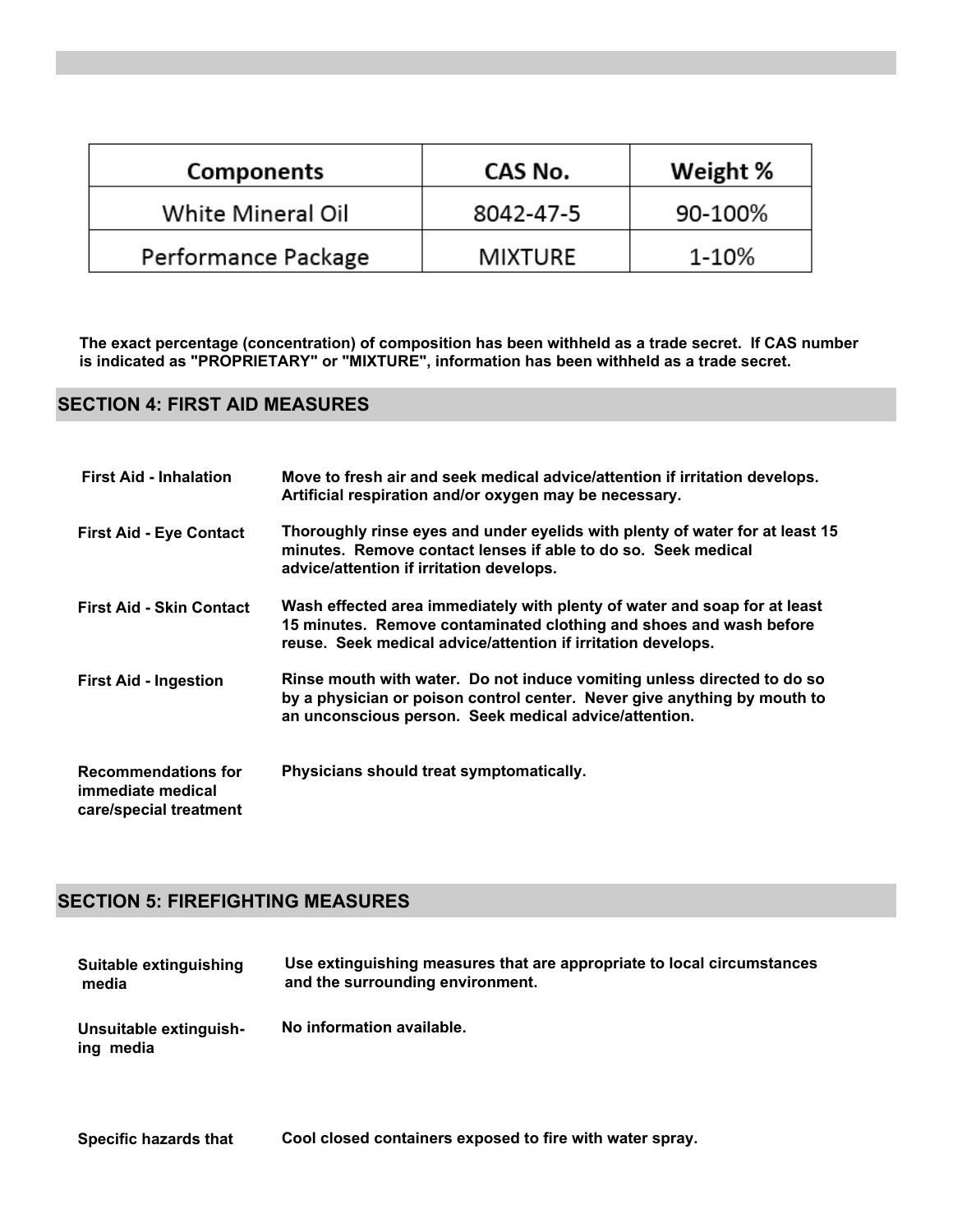| <b>Special firefighting</b> | Firefighters should use all standard protective equipment to fight fire.   |
|-----------------------------|----------------------------------------------------------------------------|
| equipment/precautions       | Empty containers contain residue and/or vapors; do not weld, cut,          |
|                             | pressurize, braze, solder, drill, grind or expose to heat, spark or flame. |

#### **SECTION 6: ACCIDENTAL RELEASE MEASURES**

| <b>Personal precautions</b>                    | Use personal protective equipment and ensure adequate ventilation.<br>Material can create slippery conditions.                                                                                                                                                       |
|------------------------------------------------|----------------------------------------------------------------------------------------------------------------------------------------------------------------------------------------------------------------------------------------------------------------------|
| <b>Emergency</b><br>procedures                 | In the event of a spill, evacuate non-essential personnel, remove any<br>sources of ignition, ventilate spill area, and prevent entry into sewers and<br>waterways. Pick up free material for recycle or disposal and absorb<br>residual liquid with inert material. |
| <b>Methods and material</b><br>for containment | Prevent further leakage or spillage if safe to do so. Soak up with inert<br>absorbent material and remove any ignition sources. Use only non-<br>sparking tools and ensure adequate ventilation. Notify the proper<br>authorities.                                   |
| <b>Cleanup procedures</b>                      | Dam up, then soak up with absorbent material. Use a dry spill kit or sand,<br>and collect in appropriate containers before disposing according to all<br>proper regulations. Clean contaminated surfaces thoroughly.                                                 |

# **SECTION 7: HANDLING AND STORAGE**

| <b>Precautions for safe</b><br>handling | Ensure adequate ventilation to prevent inhalation of vapor/dust or wear<br>suitable respiratory equipment. Keep away from heat and sources of<br>ignition. Avoid contact with skin, eyes and clothing. Do not smoke, eat or<br>drink in application area. |
|-----------------------------------------|-----------------------------------------------------------------------------------------------------------------------------------------------------------------------------------------------------------------------------------------------------------|
| Storage recommen-<br>dations            | Store in a dry, cool, well-ventilated area in original container. Carefully<br>reseal opened containers and store upright to prevent leakage. To<br>maintain product quality, do not store in heat or direct sunlight.                                    |

#### **SECTION 8: EXPOSURE CONTROLS/PERSONAL PROTECTION**

| <b>Exposure Limits</b>                            | Contains no substances with occupational exposure limit values.                                                                            |
|---------------------------------------------------|--------------------------------------------------------------------------------------------------------------------------------------------|
| <b>Engineering controls</b>                       | No special ventilation requirements. Good general ventilation should be<br>sufficient to control worker exposure to airborne contaminants. |
| <b>Recommended Personal Protective Equipment:</b> |                                                                                                                                            |

**Eye/Face Protection If exposure to airborne mist or splashing is possible, safety goggles or safety glasses with side shields are recommended.**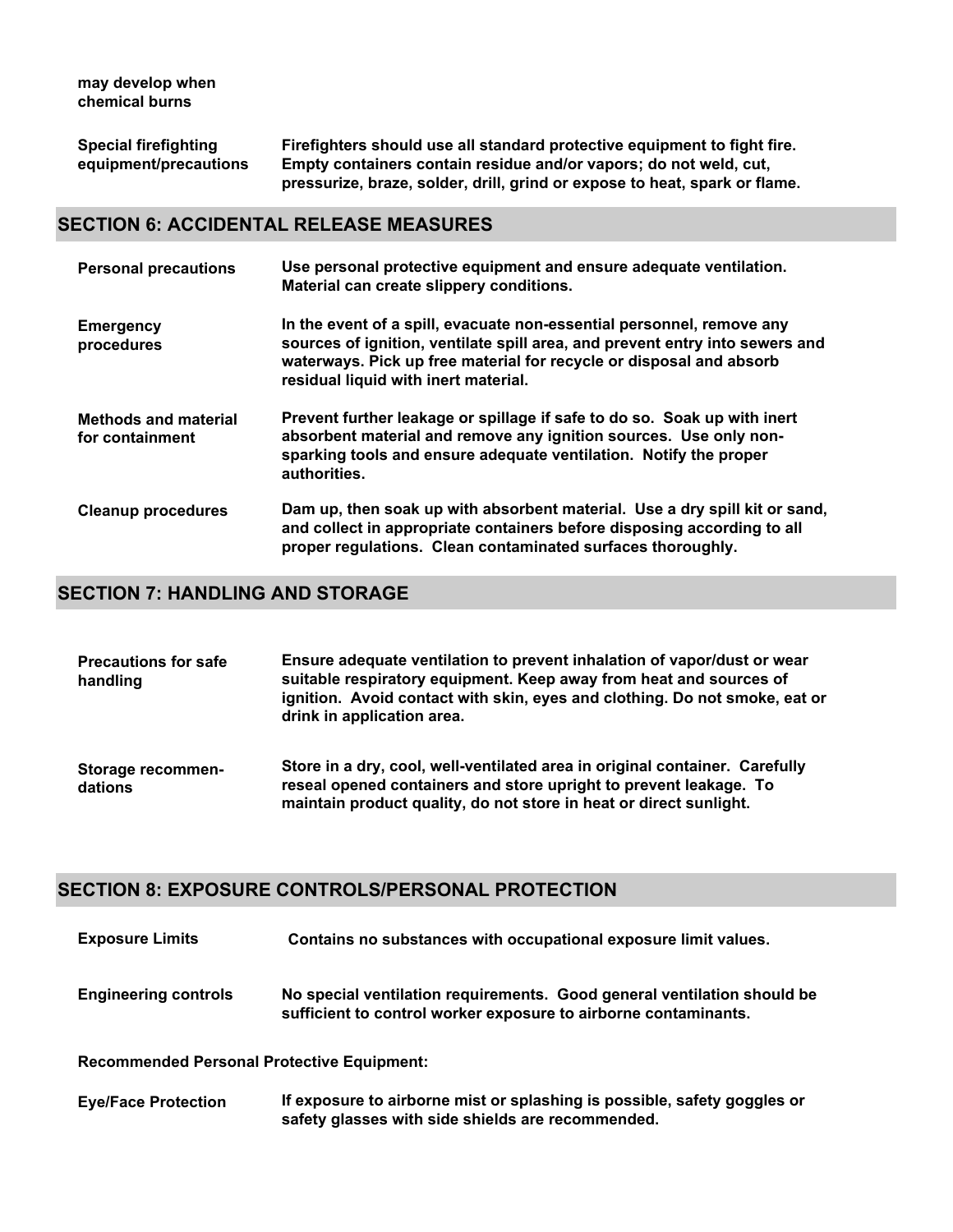| <b>Respiratory Protection</b> | In case of mist, spray or aerosol exposure, wear suitable personal<br>respiratory protection.                                                                                                                                             |
|-------------------------------|-------------------------------------------------------------------------------------------------------------------------------------------------------------------------------------------------------------------------------------------|
| <b>Skin/Body Protection</b>   | Oil resistant gloves are recommended. Appropriate body protection<br>should be selected based on activity and possible exposure. Specific local<br>conditions under which the product is used should also be taken into<br>consideration. |

## **SECTION 9: PHYSICAL AND CHEMICAL PROPERTIES**

| Appearance                                       | <b>Amber liquid</b>                                                       |
|--------------------------------------------------|---------------------------------------------------------------------------|
| Odor                                             | Mild odor                                                                 |
| <b>Odor Threshold</b>                            | Not available                                                             |
| pH                                               | Not available                                                             |
| <b>Melting Point/</b><br><b>Freezing Point</b>   | Not available                                                             |
| <b>Initial Boiling Point/</b><br>Range           | Not available                                                             |
| <b>Flash Point</b>                               | $>370^{\circ}$ F ( $>185^{\circ}$ C)                                      |
| <b>Evaporation rate</b>                          | Not available                                                             |
| Flammability                                     | Low fire hazard. This material must be heated before ignition will occur. |
| <b>Flammability, upper</b><br>limits             | Not available                                                             |
| <b>Flammability, lower</b><br>limits             | Not available                                                             |
| Vapor pressure                                   | Not available                                                             |
| <b>Vapor density</b>                             | Not available                                                             |
| <b>Relative density</b>                          | Not available                                                             |
| Solubility(ies)                                  | Not available                                                             |
| Solubility in water                              | Insoluble                                                                 |
| <b>Partition coefficient:</b><br>n-octanol/water | Not available                                                             |
| Auto-ignition tempera-<br>ture                   | Not available                                                             |
| <b>Decomposition temp-</b><br>erature            | Not available                                                             |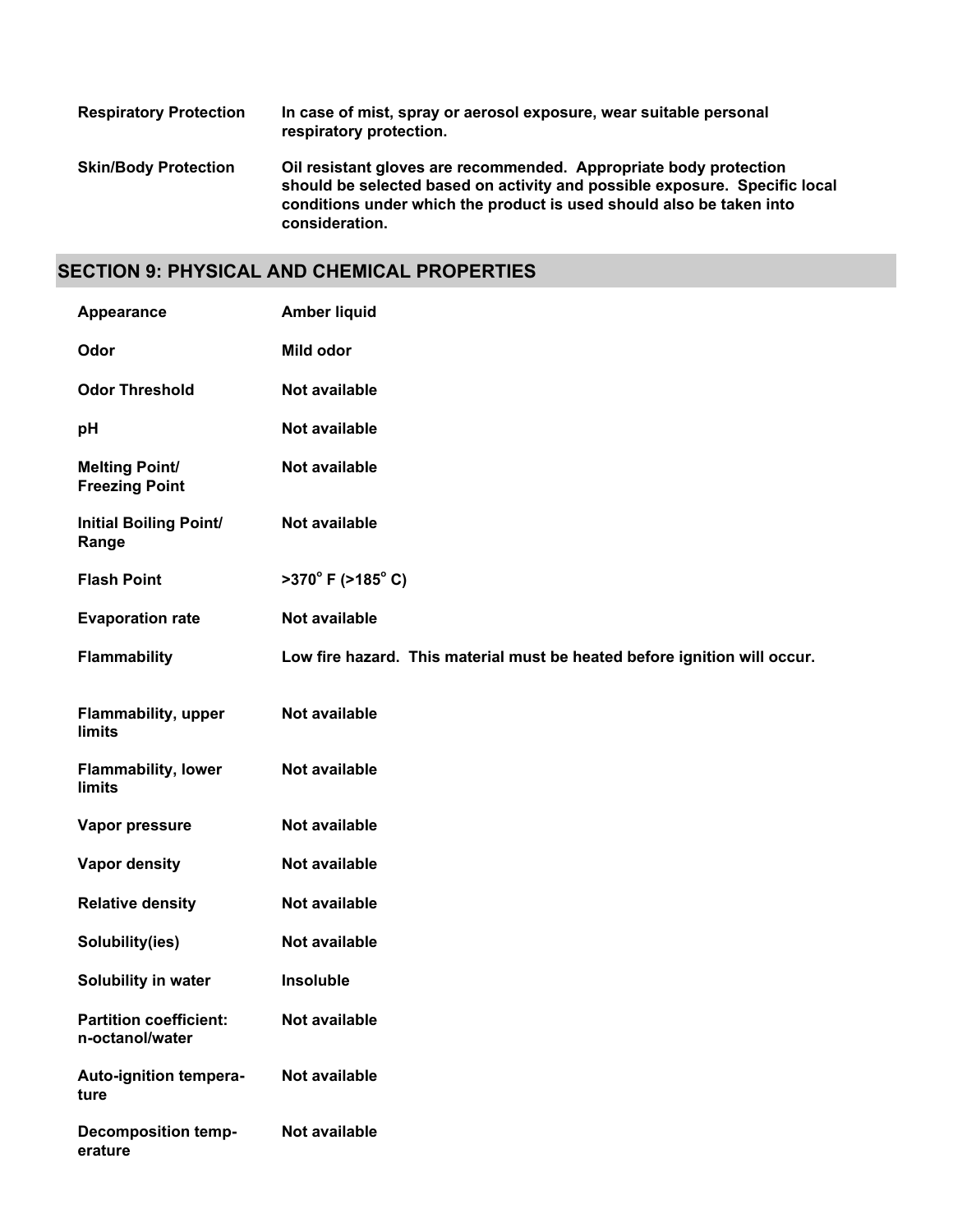## **SECTION 10: STABILITY AND REACTIVITY**

| <b>Reactivity</b>                       | This product is stable and non-reactive under normal conditions of use,<br>storage, handling and transportation. |
|-----------------------------------------|------------------------------------------------------------------------------------------------------------------|
| <b>Stability</b>                        | This product is chemically stable under normal conditions of use, storage,<br>handling and transportation.       |
| Possibility of hazard-<br>ous reactions | Hazardous polymerization does not occur.                                                                         |
| <b>Conditions to avoid</b>              | Not available                                                                                                    |
| Incompatible mater-<br>ials             | Reactive with oxidizing agents.                                                                                  |
| Hazardous decomp-<br>osition products   | May release COx, smoke and irritating vapors when heated to<br>decomposition.                                    |

# **SECTION 11: TOXICOLOGICAL INFORMATION**

#### *Potential health effects:*

| <b>Inhalation</b>   | Health injuries are not known or expected under normal use. Excessive<br>inhalation of mist may result in respiratory irritation.                  |
|---------------------|----------------------------------------------------------------------------------------------------------------------------------------------------|
| Eye contact         | Not expected to to pose health issues for the eye.                                                                                                 |
| <b>Skin contact</b> | Prolonged or excessive contact with skin may result in mild irritation,<br>however, significant health injuries are not expected under normal use. |
| Ingestion           | Health injuries are not known or expected under normal use.<br>Overexposure may cause gastrointestinal disturbance.                                |

*Symptoms or effects, including acute and delayed:*

| <b>Inhalation</b>   | None known or expected under normal use. |
|---------------------|------------------------------------------|
| <b>Eye Contact</b>  | None known or expected under normal use. |
| <b>Skin Contact</b> | None known or expected under normal use. |
| Ingestion           | None known or expected under normal use. |

**Toxicological effects:**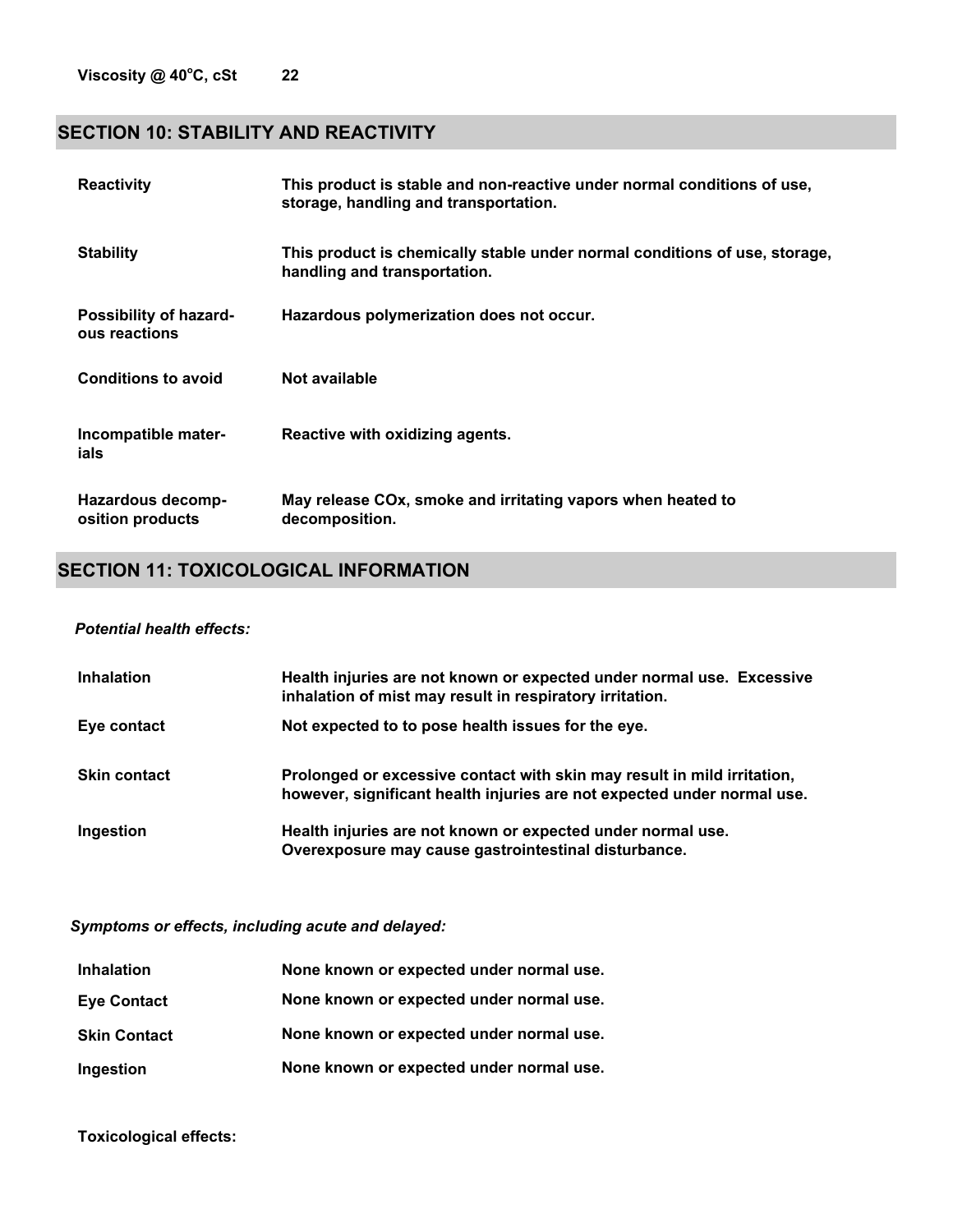|                                                 | Information on toxicological effects: |                                                            |
|-------------------------------------------------|---------------------------------------|------------------------------------------------------------|
|                                                 | <b>Acute Toxicity</b>                 | Based on available data, no evidence of acute toxicity.    |
|                                                 | Skin corrosion/irritation             | Based on available data, not, or only mildly irritating.   |
|                                                 | Serious eye damage/irritation         | Based on available data, not, or only mildly irritating.   |
|                                                 | Respiratory or skin sensitization     | No data available                                          |
|                                                 | Germ cell mutagenicity                | No data available                                          |
|                                                 | Carcinogenicity                       | No data available                                          |
|                                                 | <b>Reproductive toxicity</b>          | No data available                                          |
|                                                 | STOT - single exposure                | No data available                                          |
|                                                 | STOT - repeated exposure              | No data available                                          |
|                                                 | <b>Aspiration hazard</b>              | No data available                                          |
| NTP Report on<br>Carcinogens                    |                                       | This product is not considered to be a carcinogen by NTP.  |
| <b>IARC</b> listing of<br>potential carcinogens |                                       | This product is not considered to be a carcinogen by IARC. |
| <b>OSHA listing of</b>                          |                                       | This product is not considered to be a carcinogen by OSHA. |

# **SECTION 12: ECOLOGICAL INFORMATION**

**potential carcinogens**

| <b>Biodegradability, OECD</b><br>301B           | Not available |
|-------------------------------------------------|---------------|
| <b>Bioaccumulation</b>                          | Not available |
| <b>OECD 201</b><br>Alga, EC50, 72hr, mg/L       | Not available |
| <b>OECD 202</b><br>Daphnia, EC50, 48hr,<br>mg/L | Not available |
| <b>OECD 203</b><br>Fish, LC50, 96hr, mg/L       | Not available |

# **SECTION 13: DISPOSAL CONSIDERATIONS**

| <b>Disposal consider-</b> | Dispose of contents/container in accordance with all local, regional, state, |
|---------------------------|------------------------------------------------------------------------------|
| ations                    | national and international regulations.                                      |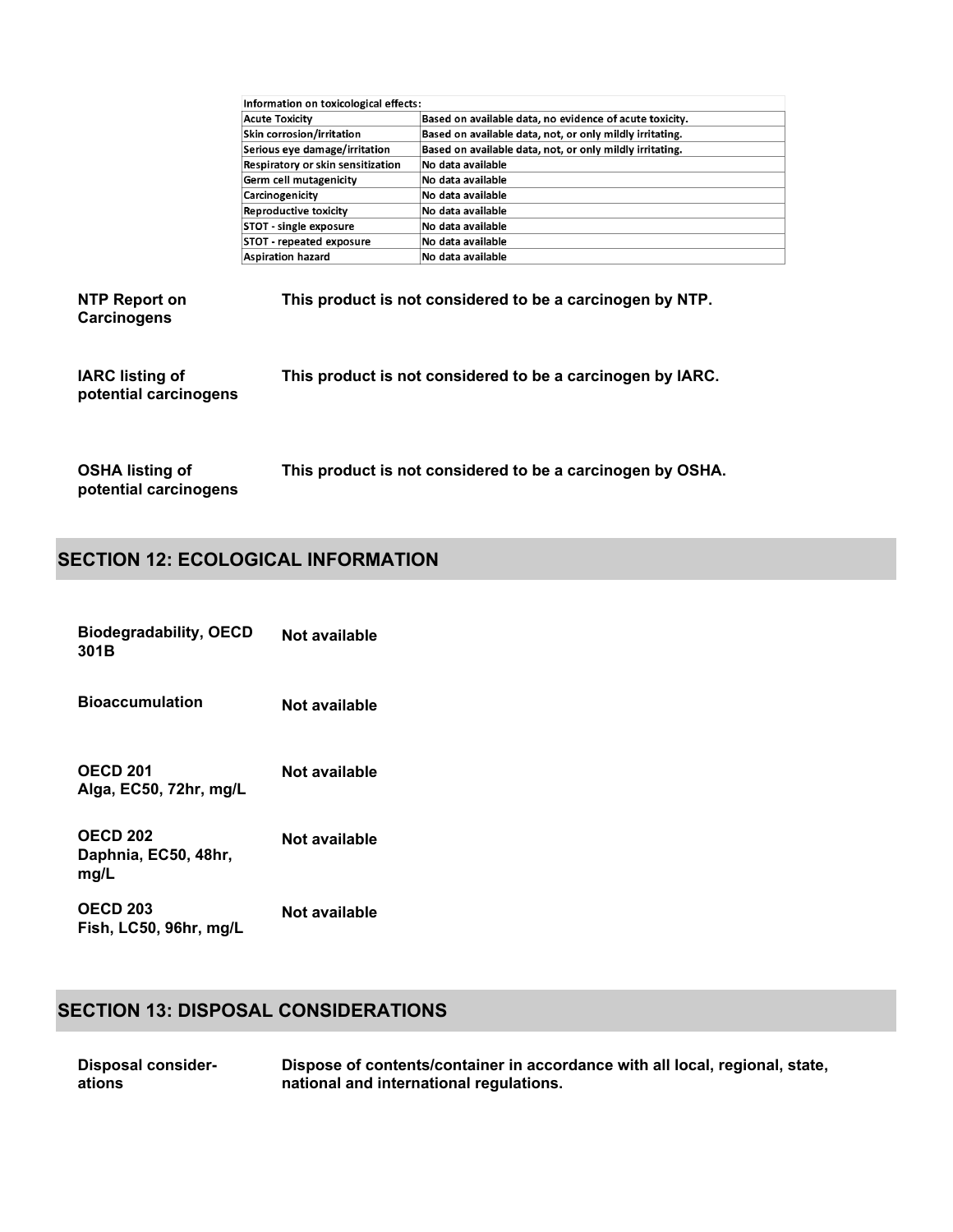| Waste from residues/<br>unused products | Do not allow product to enter drains, water or soil. Classify and label<br>waste before disposal at a licensed waste management company. Dispose<br>of in accordance with all local, regional, state, national and international<br>regulations. |
|-----------------------------------------|--------------------------------------------------------------------------------------------------------------------------------------------------------------------------------------------------------------------------------------------------|
| <b>Contaminated</b><br>packaging        | Empty containers may contain residue and should not be reused. They<br>should be decontaminated and taken for local recycling, recovery or waste<br>disposal.                                                                                    |

#### **SECTION 14: TRANSPORT INFORMATION**

| <b>US DOT</b>       | Not regulated by the US DOT as a hazardous material       |
|---------------------|-----------------------------------------------------------|
| <b>TDG (Canada)</b> | Not regulated by the Canadian TDG as a hazardous material |
| <b>ADR</b>          | Not regulated                                             |
| <b>IMDG</b>         | Not regulated                                             |
| <b>IATA</b>         | Not regulated                                             |

# **SECTION 15: REGULATORY INFORMATION**

| <b>US TSCA Inventory</b>                                  | All components of this product are either listed on the TSCA Inventory or<br>are in compliance with the TSCA Inventory. |
|-----------------------------------------------------------|-------------------------------------------------------------------------------------------------------------------------|
| California Prop. 65                                       | <b>Not listed</b>                                                                                                       |
| <b>SARA Extremely</b><br><b>Hazardous Sub-</b><br>stances | Not listed as such                                                                                                      |
| <b>SARA Section 313</b>                                   | Does not contain any 313 ingredients                                                                                    |
| <b>CERCLA Hazard-</b><br>ous Substances                   | No reportable quantity for this product or its components                                                               |